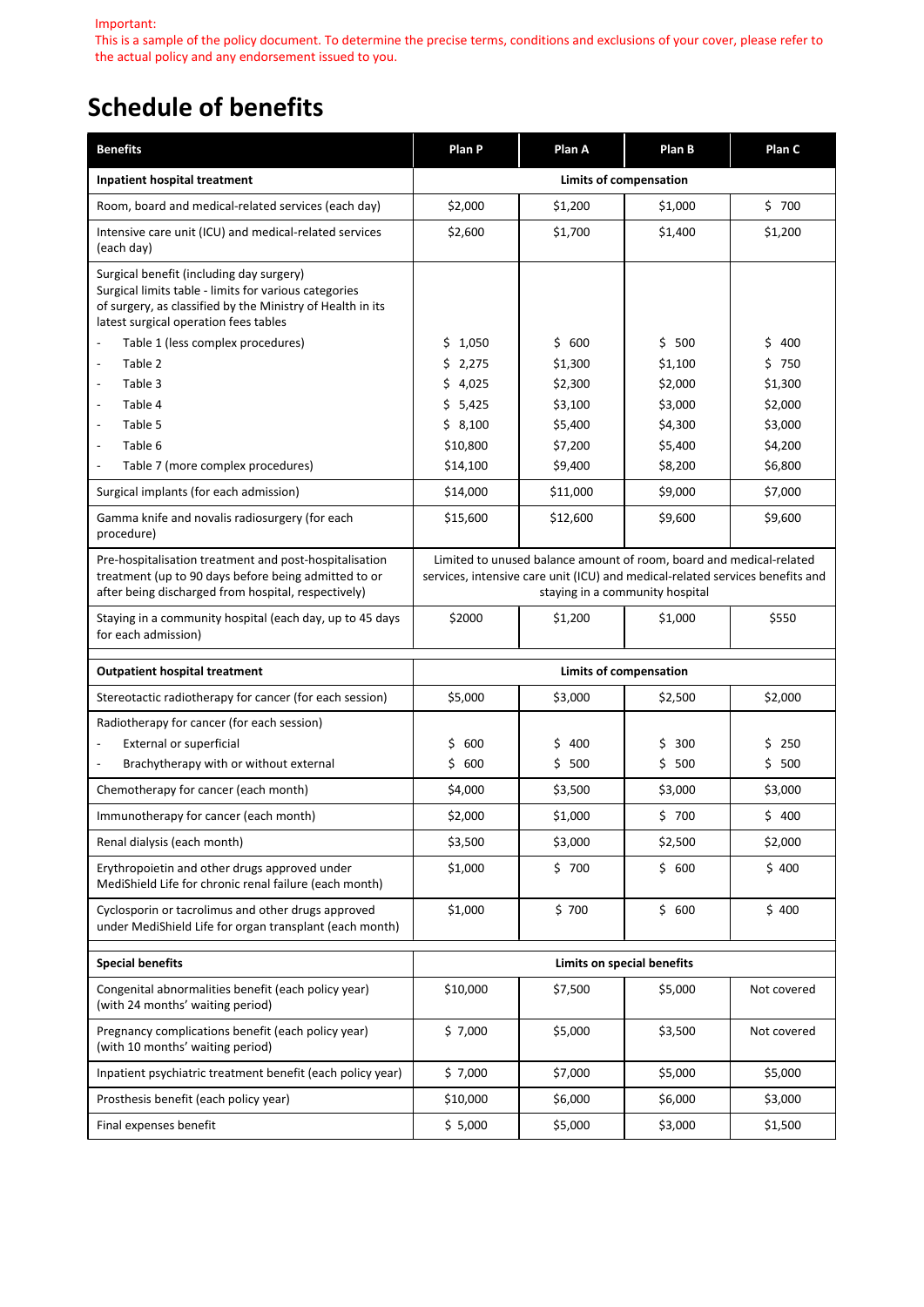| <b>Benefits</b>                                                                        | Plan P    | Plan A    | Plan B    | Plan C    |
|----------------------------------------------------------------------------------------|-----------|-----------|-----------|-----------|
| Deductible for each policy year for an insured aged 80 years or below at next birthday |           |           |           |           |
| Inpatient                                                                              |           |           |           |           |
| Restructured hospital                                                                  |           |           |           |           |
| Ward class C                                                                           | \$1,500   | \$1,500   | \$1,500   | \$1,500   |
| Ward class B2 or B2+                                                                   | \$2,000   | \$2,000   | \$2,000   | \$2,000   |
| Ward class B1                                                                          | \$2,500   | \$2,500   | \$2,500   | \$2,000   |
| Ward class A                                                                           | \$3,500   | \$3,500   | \$2,500   | \$2,000   |
| Private hospital or private medical institution or<br>$\overline{\phantom{a}}$         | \$3,500   | \$3,500   | \$2,500   | \$2,000   |
| emergency overseas treatment                                                           |           |           |           |           |
| Community hospital<br>$\overline{\phantom{a}}$                                         |           |           |           |           |
| Ward class C                                                                           | \$1,500   | \$1,500   | \$1,500   | \$1,500   |
| Ward B2 or B2+                                                                         | \$2,000   | \$2,000   | \$2,000   | \$2,000   |
| Ward class B1                                                                          | \$2,500   | \$2,500   | \$2,500   | \$2,000   |
| Ward class A                                                                           | \$3,500   | \$3,500   | \$2,500   | \$2,000   |
| Day surgery or short-stay ward                                                         |           |           |           |           |
| Subsidised<br>$\overline{\phantom{a}}$                                                 | \$2,000   | \$2,000   | \$2,000   | \$2,000   |
| Non-subsidised                                                                         | \$3,500   | \$3,500   | \$2,500   | \$2,000   |
| Deductible for each policy year for an insured aged over 80 years at next birthday     |           |           |           |           |
|                                                                                        |           |           |           |           |
| Inpatient                                                                              |           |           |           |           |
| Restructured hospital                                                                  | \$2,250   | \$2,250   | \$2,250   | \$2,250   |
| Ward class C<br>Ward class B2 or B2+                                                   | \$3,000   | \$3,000   | \$3,000   | \$3,000   |
| Ward class B1                                                                          | \$3,750   | \$3,750   | \$3,750   | \$3,000   |
| Ward class A                                                                           | \$5,250   | \$5,250   | \$3,750   | \$3,000   |
| Private hospital or private medical institution or<br>$\overline{\phantom{a}}$         | \$5,250   | \$5,250   | \$3,750   | \$3,000   |
| emergency overseas treatment                                                           |           |           |           |           |
| Community hospital<br>$\overline{\phantom{a}}$                                         |           |           |           |           |
| Ward class C                                                                           | \$2,250   | \$2,250   | \$2,250   | \$2,250   |
| Ward B2 or B2+                                                                         | \$3,000   | \$3,000   | \$3,000   | \$3,000   |
| Ward class B1                                                                          | \$3,750   | \$3,750   | \$3,750   | \$3,000   |
| Ward class A                                                                           | \$5,250   | \$5,250   | \$3,750   | \$3,000   |
| Day surgery or short-stay ward                                                         |           |           |           |           |
| Subsidised                                                                             | \$3,000   | \$3,000   | \$3,000   | \$3,000   |
| Non-subsidised                                                                         | \$5,250   | \$5,250   | \$3,750   | \$3,000   |
|                                                                                        |           |           |           |           |
| Co-insurance                                                                           | 10%       | 10%       | 10%       | 10%       |
| Limit in each policy year                                                              | \$300,000 | \$200,000 | \$150,000 | \$100,000 |
| Limit in each lifetime                                                                 | Unlimited | Unlimited | Unlimited | Unlimited |
| Last entry age (age next birthday)                                                     | 75        | 75        | 75        | 75        |
| Maximum coverage age                                                                   | Lifetime  | Lifetime  | Lifetime  | Lifetime  |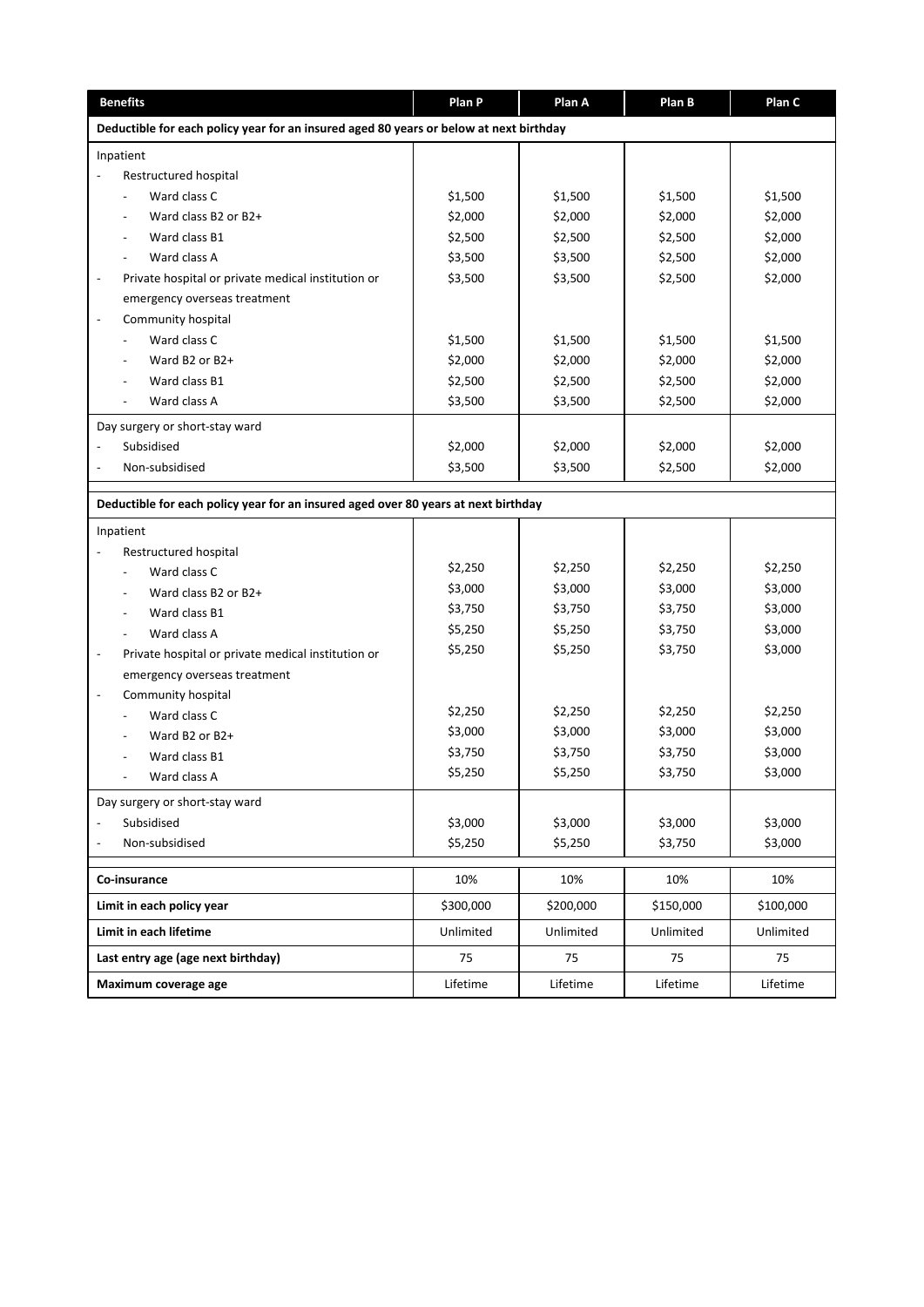# **Conditions for IncomeShield**



# **Your policy**

This is **your** IncomeShield policy. It contains:

- **•** these conditions;
- **•** the **policy certificate**;
- **•** the **schedule of benefits**; and
- **•** the riders and endorsements (if this applies).

The full agreement between **us** and **you** is made up of these documents and:

- **•** all statements to medical officers;
- **•** declarations and questionnaires relating to **your** and the **insured**'s lifestyle, occupational or medical condition which **you** or the **insured** provided to **us** for **our** underwriting purposes; and
- **•** all written correspondence relating to **your policy** between **you** or the **insured** and **us**.

**We** refer to them all together as '**Your policy**'. Please examine them to make sure **you** have the protection **you** need. It is important that **you** read them together to avoid misunderstanding.

Words defined in the definitions section of these conditions have the meanings given to them in the definitions section and the same definitions apply if the defined words are used in any of the documents in **your policy** or any correspondence between **you** and **us**.

IncomeShield is a medical insurance plan which covers **you** for costs associated with **staying in hospital** and having surgery. If **your policy** is integrated with **MediShield Life**, it adds to the **MediShield Life** tier operated by the **CPF Board** and provides extra **benefits** to meet the needs of those who would like more cover and medical insurance protection. **You** will find details of what **we** will cover set out in **your policy**.

# **1 What your policy covers**

**Your policy** covers the following **benefits**.

The **benefits** only pay for **reasonable expenses** for **necessary medical treatment** for the **insured**. This treatment must be provided by a **hospital** or a licensed medical centre or clinic, all of which must be accredited by **MOH** to take part in the **MediShield Life** scheme.

All **benefits** are paid as a reimbursement for treatment received and paid by the **insured** due to illness or injury, and depend on the terms, conditions and limits set out in the **schedule of benefits** and **your policy**.

#### **1.1 Inpatient hospital treatment**

The inpatient hospital treatment benefit pays for the types of costs set out below, and depends on the limits in the **schedule of benefits** under the heading 'Inpatient hospital treatment'. Except for pre-hospitalisation treatment and posthospitalisation treatment, these costs must be for treatment received by the **insured** while **staying in a hospital**.

If **you** do not use the maximum benefit each day for room, board and medical-related services, intensive care unit (ICU) or medical-related services and **staying in a community hospital**, **you** can use the rest to cover pre-hospitalisation treatment and post-hospitalisation treatment. However, **you** cannot use it for outpatient hospital treatment.

If the **insured** is in **hospital** for only part of a day, **we** will halve the **limits of compensation** for the room, board and medical-related services benefit and the intensive care unit (ICU) and medical-related services benefit for that part-day. Whether **we** class the **stay in hospital** as a full day or part of a day will depend on whether the **hospital** charges the room rate for a full day or for half a day, for the day in question.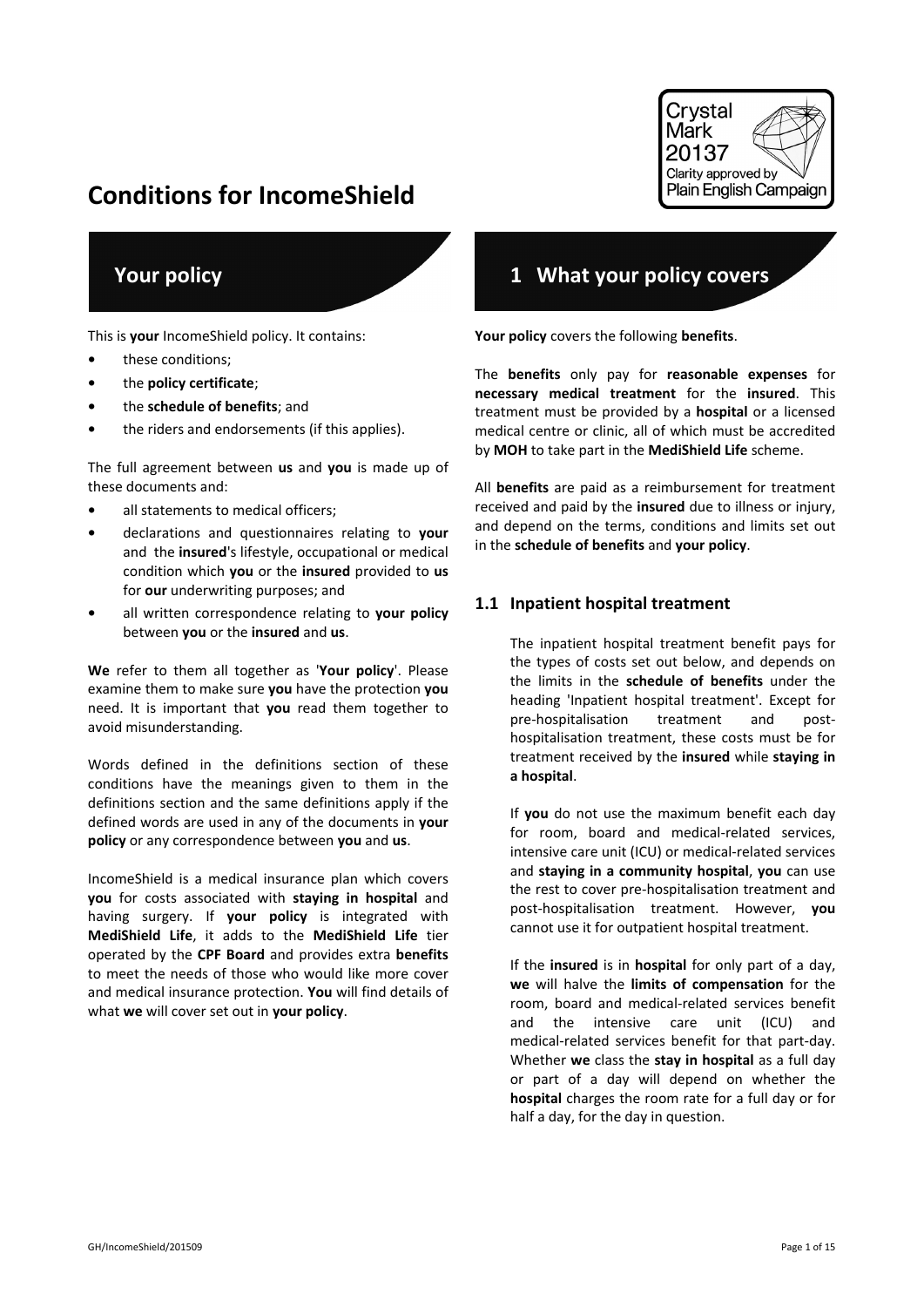Inpatient hospital treatment benefit is made up of the following sub-benefits.

#### **a Room, board and medical-related services**

Ward charges the **insured** has to pay for each day in a **hospital** including:

- **•** meals;
- **•** prescriptions;
- **•** medical consultations;
- **•** miscellaneous medical charges;
- **• specialist** consultations;
- **•** examinations;
- **•** laboratory tests; and
- **•** being admitted to a high-dependency ward.

If the **insured** is in a **short-stay ward**, **we** will pay for the ward charges. **We** do not cover pre-hospitalisation treatment which is given before and post-hospitalisation treatment which is given after the stay in a **short-stay ward**.

#### **b Intensive care unit (ICU) and medical-related services**

Charges the **insured** has to pay for each day in an **ICU** including:

- **•** meals;
- **•** prescriptions;
- **•** medical consultations;
- **•** miscellaneous medical charges;
- **• specialist** consultations;
- **•** examinations; and
- **•** laboratory tests.

#### **c Surgical benefit**

Charges the **insured** has to pay for surgery (including day surgery) in a **hospital** by a surgeon including:

- **•** surgeon's fees;
- **•** fees and charges for anaesthesia and oxygen and for them to be administered; and
- **•** using the **hospital**'s operating theatre and facilities.

Surgical benefit depends on the **surgical limits table**.

Any surgery not listed in **MOH**'s surgical operation fees table 1 to 7 as at the date of the surgery is not covered.

#### **d Surgical implants**

Charges the **insured** has to pay for implants in their body during surgery. These implants must stay in the **insured**'s body after the surgery. The charges for the following approved medical items are also covered.

- **•** Intravascular electrodes used for electrophysiological procedures
- **•** Percutaneous transluminal coronary angioplasty (PTCA) balloons
- **•** Intra-aortic balloons (or balloon catheters)

#### **e Gamma knife and novalis radiosurgery**

Covers gamma knife and novalis radiosurgery carried out on the **insured**.

#### **f Pre-hospitalisation treatment**

The cost of medical treatment received by the **insured** in the **policy year** for up to 90 days before the date they went into **hospital**.

Pre-hospitalisation treatment includes **specialist** outpatient medical services and consultations, diagnostic and laboratory services, examinations and investigations ordered by a **registered medical practitioner**.

Pre-hospitalisation treatment must lead to the **insured** being admitted to a **hospital** for the same illness or injury for which they received medical treatment before their **stay in hospital**.

**We** do not cover pre-hospitalisation treatment which is given before inpatient psychiatric treatment benefit, **accident inpatient dental treatment**, emergency overseas treatment or stay in a **short-stay ward**.

#### **g Post-hospitalisation treatment**

Cost of medical treatment received by the **insured** in the **policy year** for 90 days after the date they leave **hospital**.

Post-hospitalisation treatment includes **specialist** outpatient medical services and consultations, diagnostic and laboratory services, examinations and investigations ordered by a **registered medical practitioner**.

Post-hospitalisation treatment must:

- **•** have resulted directly from the condition for which the **stay in hospital** was needed; and
- **•** be recommended by the **registered medical practitioner** who treated the **insured** during the period they were in **hospital**.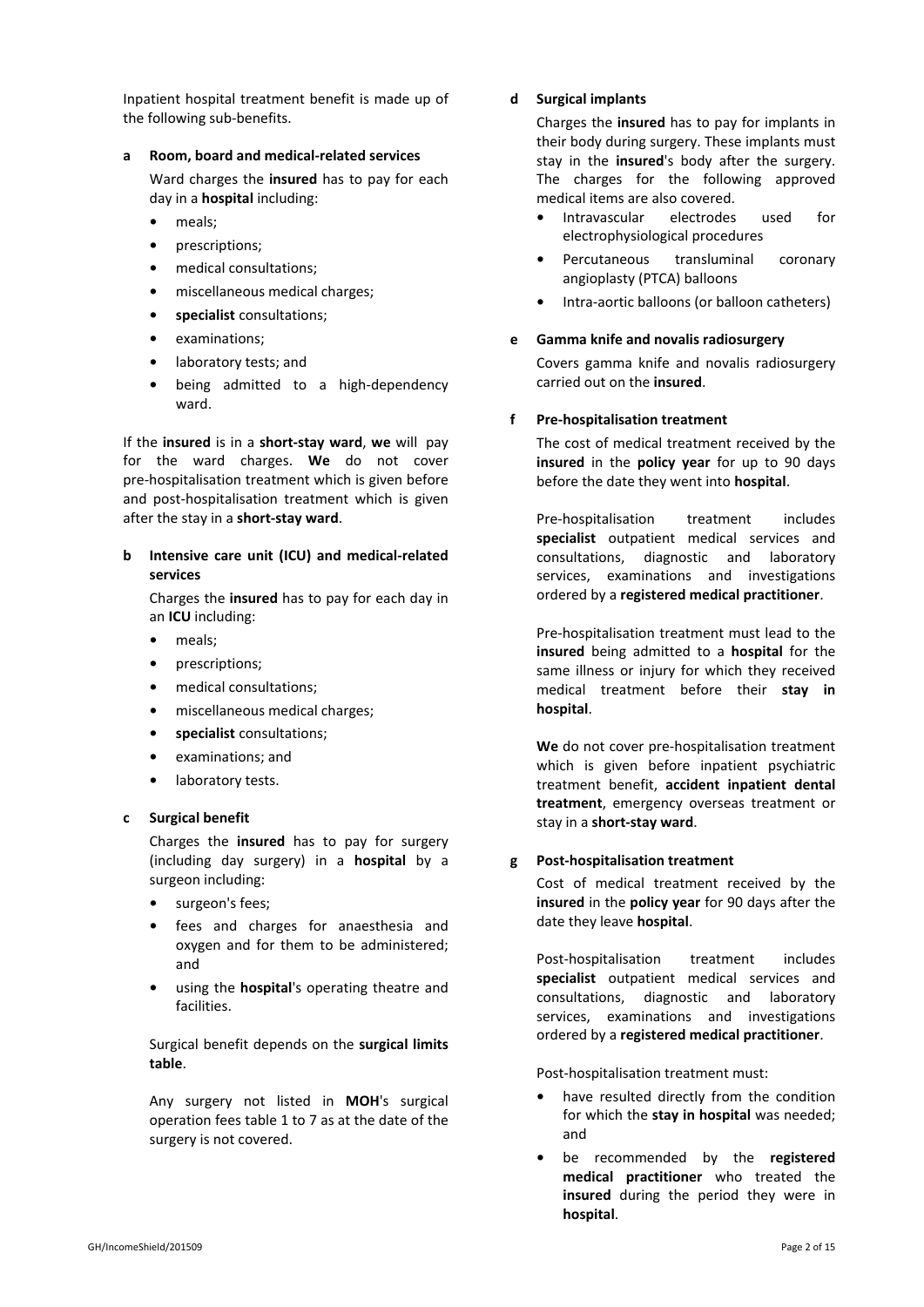**We** do not cover post-hospitalisation treatment which is given after inpatient psychiatric treatment benefit, **accident inpatient dental treatment**, emergency overseas treatment or stay in a **short-stay ward**.

#### **h Staying in a community hospital**

Charges the **insured** has to pay while **staying in a community hospital**, but only up to 45 days for each stay in the **community hospital**.

To claim the inpatient hospital treatment benefit for a stay in a **community hospital**, the following conditions must all be met.

- **•** The **insured** must have first had inpatient hospital treatment in a **restructured hospital** or **private hospital**.
- **•** After the **insured** is discharged from the **restructured hospital** or **private hospital**, they must be immediately admitted to a **community hospital** for a continuous period of time.
- **•** The attending **registered medical practitioner** in the **restructured hospital** or **private hospital** must have recommended in writing that the **insured** needs to be admitted to a **community hospital** for **necessary medical treatment**.
- The treatment must arise from the same injury, illness or disease that resulted in the inpatient hospital treatment.

# **1.2 Outpatient hospital treatment**

The outpatient hospital treatment benefit pays for medical treatment of the **insured** set out below and depends on the limits in the **schedule of benefits** under the heading 'Outpatient hospital treatment'.

Outpatient hospital treatment covers the following received by the **insured** from a **hospital** or a licensed medical centre or clinic.

- **a** Stereotactic radiotherapy, radiotherapy, chemotherapy and immunotherapy for cancer.
- **b** Outpatient renal dialysis.
- **c** Approved immunosuppressant drugs including erythropoietin for chronic renal failure, cyclosporin and tacrolimus for organ transplant and other drugs approved under **MediShield Life.**

**d** Consultation fees, medicines, and examinations and tests carried out by the attending **registered medical practitioner** as part of, the stereotactic radiotherapy, radiotherapy, chemotherapy, immunotherapy or outpatient renal dialysis medical treatment. **We** will treat these claims as part of the outpatient hospital treatment, and it will depend on the same **limits of compensation**.

# **1.3 Special benefits**

**We** limit **benefits we** will pay in relation to certain specified medical conditions or in certain circumstances (which **we** call special benefits). The **limits on special benefits** are set out in the **schedule of benefits** under the heading 'Special benefits'. These special benefits are shown below.

#### **a Congenital abnormalities benefit**

This benefit pays for inpatient hospital treatment for birth defects including hereditary conditions and congenital sickness or abnormalities.

These birth defects must either:

- **•** be first diagnosed by a **registered medical practitioner**; or
- **•** have symptoms which first appeared after 24 months from:
	- **-** 1 September 2008, which is the date on which this congenital abnormalities benefit first became effective;
	- **-** the **start date**; or
	- **-** the last **reinstatement date** (if any);

whichever is later.

#### **b Pregnancy complications benefit**

Pregnancy complications benefit pays for inpatient hospital treatment for the following complications in pregnancy.

- **•** Ectopic pregnancy the condition in which a fertilised ovum implants outside the womb. The ectopic pregnancy must have been terminated by laparotomy or laparoscopic surgery.
- **•** Pre-eclampsia or eclampsia.
- **•** Disseminated intravascular coagulation (DIC).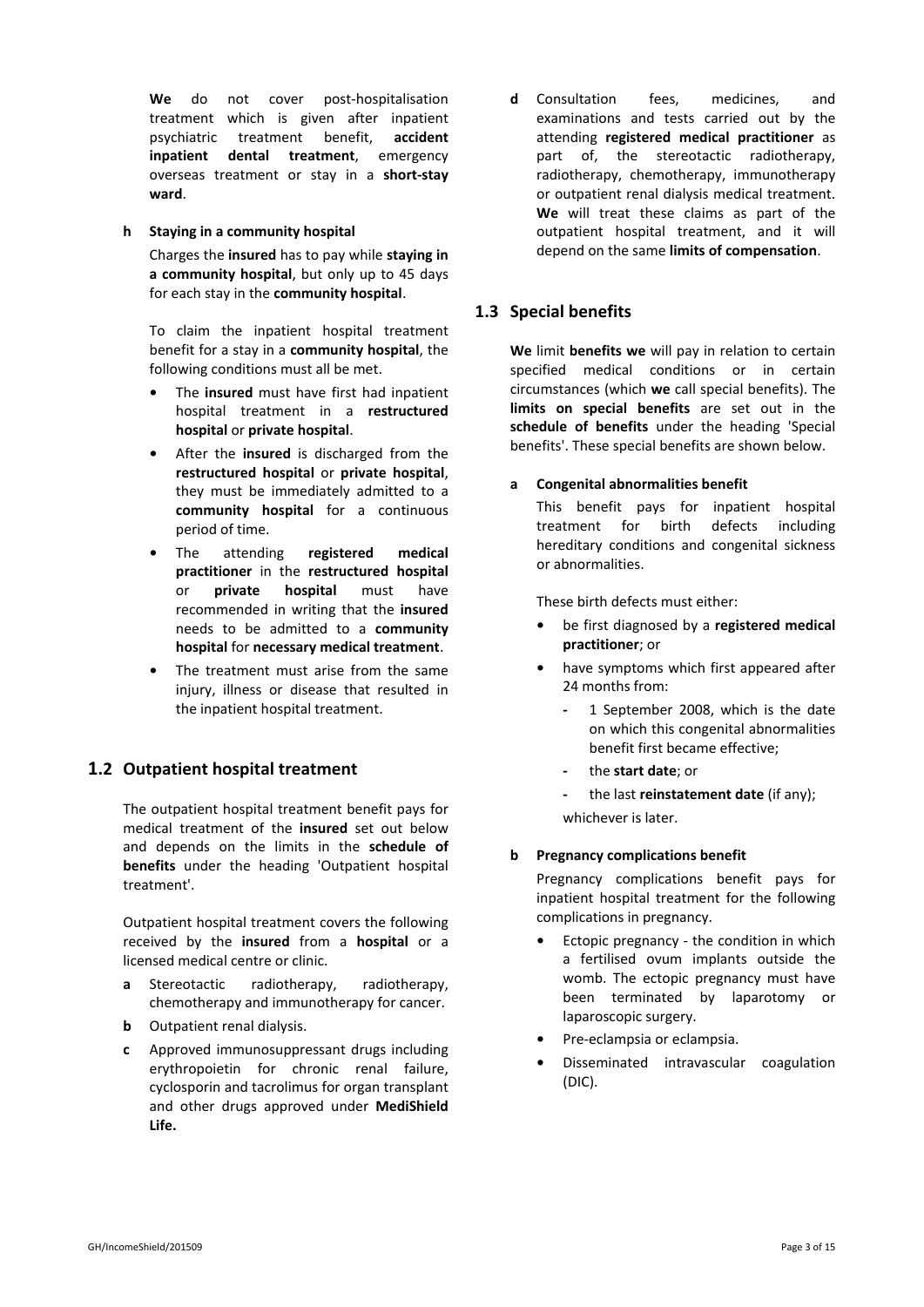- **•** Miscarriage when the foetus of the **insured** dies as a result of a sudden unexpected and involuntary event which must not be due to a voluntary or malicious act.
- **•** Ending a pregnancy if an obstetrician considers it necessary to save the life of the **insured**.

Pregnancy complications must have been first diagnosed by an obstetrician after 10 months from:

- **•** 1 September 2008, which is the date on which this pregnancy complications benefit first became effective;
- **•** the **start date**; or
- **•** the last **reinstatement date** (if any);

whichever is later.

#### **c Inpatient psychiatric treatment benefit**

Inpatient psychiatric treatment benefit pays for psychiatric treatment provided to the **insured** while in **hospital** by a **registered medical practitioner** qualified to provide that psychiatric treatment.

**We** do not cover pre-hospitalisation treatment which is given before and post-hospitalisation treatment which is given after inpatient psychiatric treatment.

#### **d Prosthesis benefit**

The prosthesis benefit pays for buying any **prosthesis** for the **insured** to use. This applies if the following conditions are met.

- The **insured** needs the **prosthesis** because they have lost a limb or eye resulting from an injury or illness that the **insured** has to **stay in a hospital** for.
- The **prosthesis** is ordered by a **registered medical practitioner**.
- The **prosthesis** must be bought within 180 days after the date the **insured** leaves **hospital**.
- When **we** work out if the limit for this benefit (set out in the **schedule of benefits**) has been used up for the **policy year** that the **insured** is admitted to **hospital** for the injury or illness that results in them losing a limb or eye, **we** will take account of any amount already paid under this benefit.

• **We** will only pay for one **prosthesis** for each limb or eye. However, if the **insured** has to buy a **prosthesis** again for the same limb or eye resulting from another injury or illness that the **insured** has to **stay in hospital** for again, **we** will pay for the **prosthesis**.

To avoid doubt, **we** will not pay for replacing, repairing or maintaining the **prosthesis**.

#### **e Final expenses benefit**

**We** will waive (not enforce) the **co-insurance** and **deductible** due for a claim for the inpatient hospital treatment, prehospitalisation treatment and posthospitalisation treatment if the **insured** dies:

- **•** while in **hospital**; or
- **•** within 30 days of leaving **hospital.**

However, if the **insured** dies within 30 days of leaving the **hospital**, **we** will also waive the **co-insurance** due for a claim of outpatient hospital treatment if the treatment was received by the **insured** within 30 days of leaving hospital.

Both the death and the claim for inpatient hospital treatment, pre-hospitalisation treatment, post-hospitalisation treatment, or outpatient hospital treatment must be related to the injury or illness for which the **stay in the hospital** was necessary.

The waiver of **co-insurance** and **deductible** will be up to the limit of compensation set out in the **schedule of benefits**.

# **1.4 Emergency overseas treatment**

Emergency overseas treatment benefit pays for inpatient hospital treatment resulting from an **emergency** while overseas.

**We** do not cover emergency overseas treatment if the **insured** is a foreigner who does not have an **eligible valid pass** at the time of the treatment.

**We** do not cover pre-hospitalisation treatment which is given before and post-hospitalisation treatment which is given after emergency overseas treatment.

**We** will convert bills for this treatment which are shown in a foreign currency to Singapore currency at the exchange rate **we** decide to use on the date the **insured** leaves **hospital**.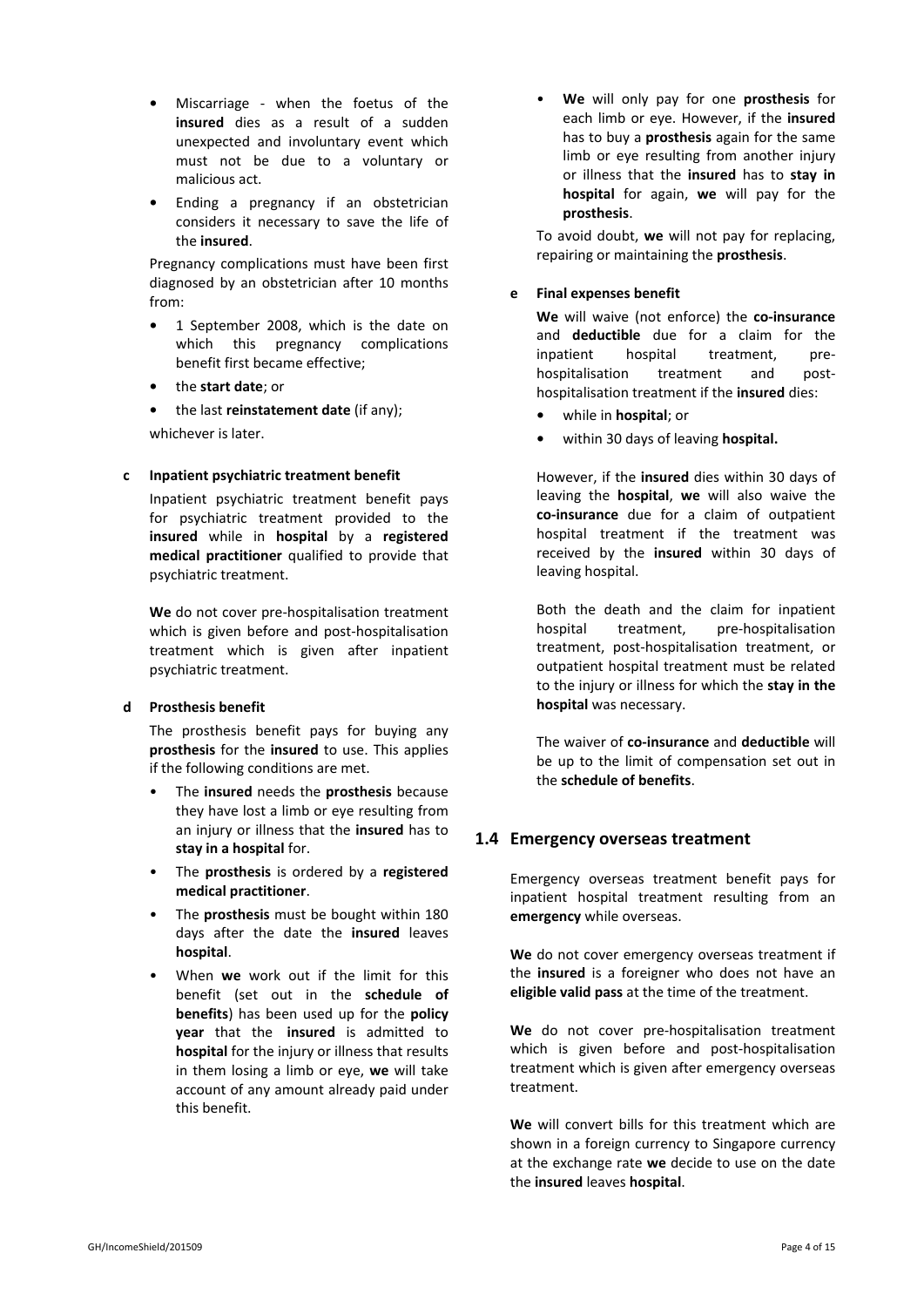# **2 Our responsibilities to you**

**We** are only responsible to **you** for the cover and period shown in **your policy certificate** or **renewal certificate** (as the case may be). The policy is governed by the terms, conditions and limits of the **schedule of benefits** and **your policy**.

### **2.1 Claims**

Depending on the terms, conditions and limits in the **schedule of benefits** and **your policy**, **we** use the following limits in the following order on the **benefits** covered (if it applies).

- **a Citizenship factor**
- **b** The **limits of compensation**
- **c** The **deductible**
- **d Co-insurance**
- **e** The **limits on special benefits**
- **f** The **limit in each policy year**.

As long as **you** have paid the **premium** or any amount **you** owe **us** under **your policy**, **we** will pay **you** the **benefits**.

All claims (except pre-hospitalisation treatment and post-hospitalisation treatment) must be made and sent to **us** through the system set up by **MOH** (electronic filing) and according to the **act** and **regulations** within 90 days from the date of billing or the date the **insured** leaves **hospital**, whichever is later. Claims for pre-hospitalisation treatment and post-hospitalisation treatment must be sent to **us** within 120 days from the date the **insured** leaves **hospital**. **You** must give **us** any other documents, authorisations or information **we** need for assessing the claim. **You** must also pay any costs involved.

For claims which are not eligible for electronic filing (for example, claims under plans which are not integrated with **MediShield Life** or claims for pre-hospitalisation treatment, post-hospitalisation treatment or emergency overseas treatment), **you** must send the claim to **us** by post or by hand. For claims which are electronically filed to **us**, **we** will pay the **hospital** direct. Otherwise, **we** will pay **you**.

**You**, or if **you** die **your** legal representative, must give **us** all documents, authorisations or information **we** need to assess the claim. **You** must also pay any costs involved in doing so. If **you**, **your** legal representative or the **insured** fails to co-operate with **us** in dealing with the claim, the assessment of the claim may be delayed or **we** can reject the claim.

**We** will pay claims according to **your policy** or **MediShield Life**, whichever is higher.

If **your plan** is not integrated with **MediShield Life**, **your plan** does not cover the **MediShield Life** tier operated by the **CPF Board**. **We** will pay claims according to **your policy**.

If **your** claim includes expenses that are not reasonable, **we** will pay only the amount of **your** claim that **we** believe is **reasonable expenses**. **We** can reduce **your** claim to reflect what would have been reasonable, based on the professional opinion of **our registered medical practitioner** or the **insured**'s entitlement to **benefits** under **your policy.** If there is a difference in opinion between **our registered medical practitioner** and **your registered medical practitioner**, the matter will be referred to an independent person for adjudication under clause 4.14 of these conditions.

#### **2.2 Deductible and co-insurance**

**You** must pay the **deductible** and **co-insurance** before **we** pay any benefit. **We** will apply the **deductible** followed by the **co-insurance**.

For each period of 12 months or less that the **insured stays in hospital**, **you** must pay the **deductible** for one **policy year** (even if the **stay in a hospital** runs into the next **policy year**). If the stay is for a continuous period of more than 12 months but less than 24 months, **you** must also pay the **deductible** for the next **policy year**. And, for each further period of 12 months or less that the **stay in hospital** extends, **you** must pay a further **deductible** for one extra **policy year**.

# **2.3 Limits of compensation, limits on special benefits and limit in each policy year**

If it applies, **you** must pay any amount over the **limits of compensation**, **limits on special benefits** or the **limit in each policy year**.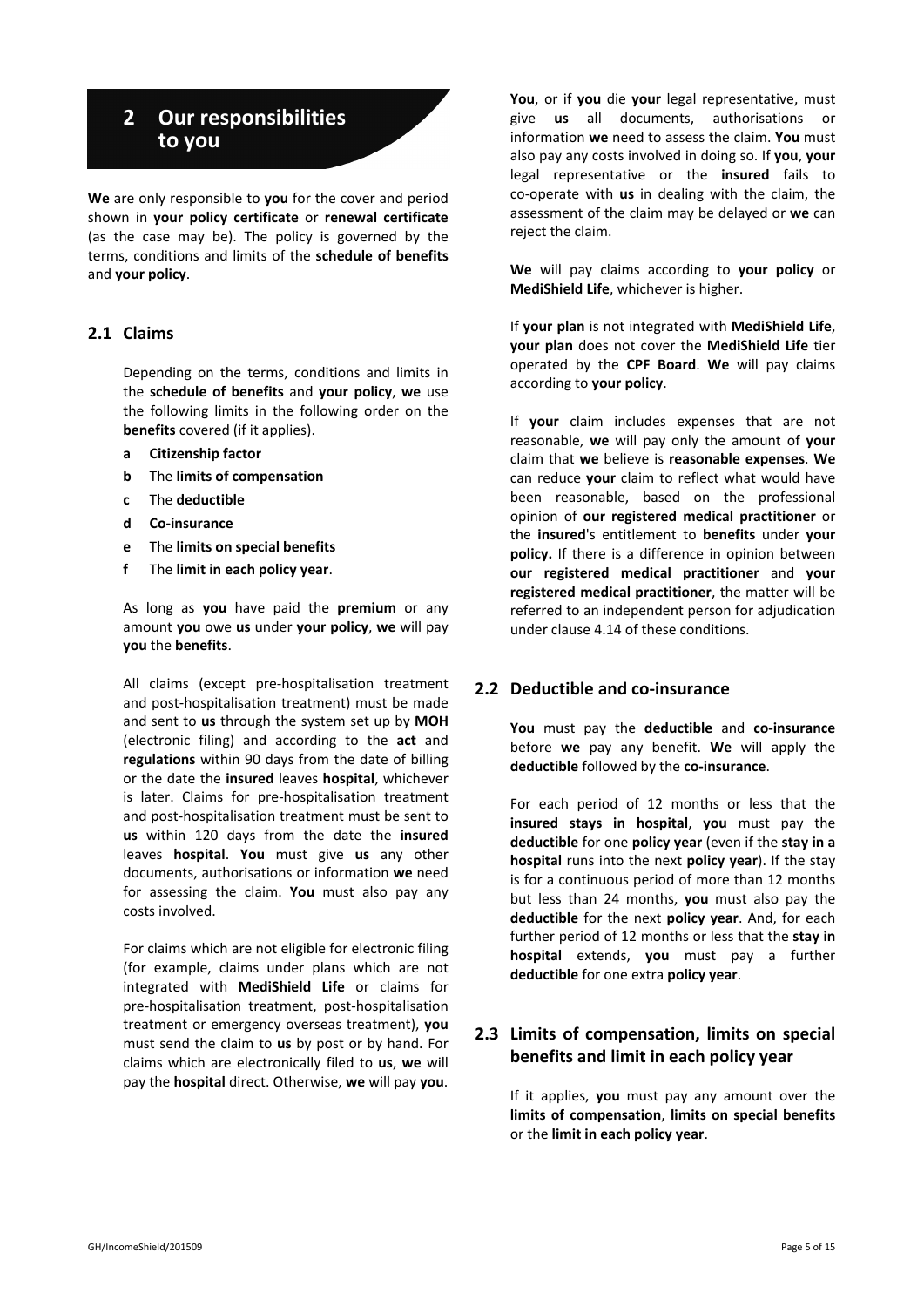For each **stay in a hospital** of 12 months or less, **we** will apply the **limits on special benefits** and **limit in each policy year** for one **policy year** (even if the **stay in a hospital** runs into the next **policy year**). If the **stay in a hospital** is for a continuous period of more than 12 months but less than 24 months, the **limits on special benefits** and **limit in each policy year** for two **policy years** will apply. And, for each further period of 12 months or less that the **stay in a hospital** extends for, the **limits on special benefits** and **limit in each policy year** for one extra **policy year** will apply.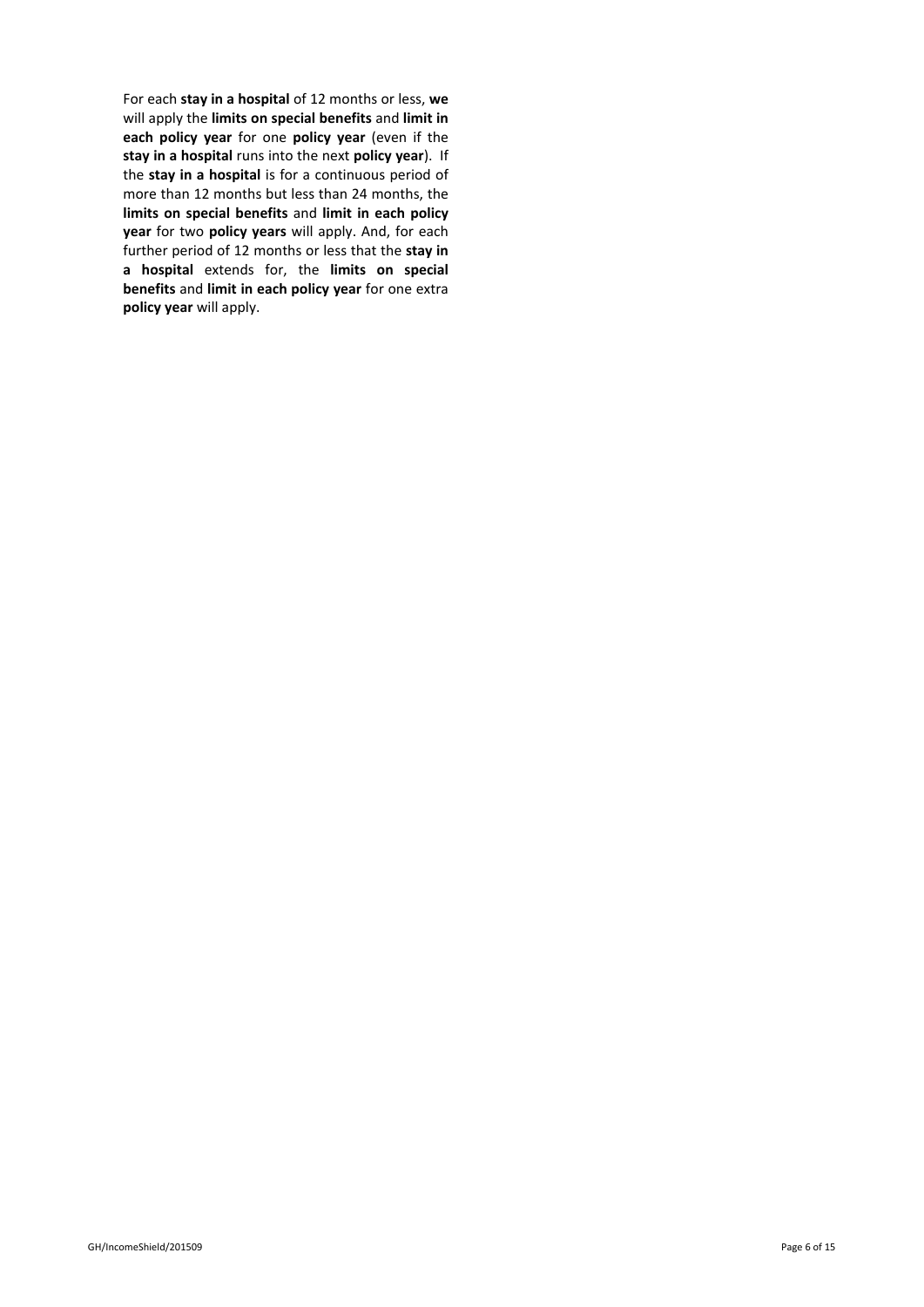### **How we apply the deductible, limits on special benefits and limit in each policy year**

(Figures are for illustration purposes only.)

#### **Example 1**

If **your policy** began on 1 January in year X, the **policy year** will run from 1 January to 31 December in year X and will renew from 1 January to 31 December in year X+1. If the **insured**'s **stay in hospital** is from 28 December in year X to 1 January in year X+1 (runs into the next **policy year** but for a continuous period of less than 12 months), **we** will work out the claim as follows for an **insured** covered under Plan B staying in a **private hospital**.

| <b>Expenses</b>                                                                                                                        | <b>Limits of</b><br>compensation  | Bill     | <b>Amount</b><br>you can claim |
|----------------------------------------------------------------------------------------------------------------------------------------|-----------------------------------|----------|--------------------------------|
| Room, board and medical-related services (5 days)                                                                                      | \$5,000<br>(51,000a day x 5 days) | \$3,000  | \$3,000                        |
| Surgical benefit (table 7)                                                                                                             | \$8,200                           | \$10,000 | \$8,200                        |
| Total                                                                                                                                  |                                   | \$13,000 | \$11,200                       |
| Less deductible                                                                                                                        |                                   |          | \$2,500                        |
| Less co-insurance: $10\% \times (511,200 - 52,500)$                                                                                    |                                   |          | Ś.<br>870                      |
| IncomeShield (including MediShield Life) pays<br>(this depends on the limits on special benefits and<br>the limit in each policy year) |                                   |          | \$7,830                        |
| Insured pays                                                                                                                           |                                   |          | \$5,170                        |

#### **Example 2**

If **your policy** began on 1 January in year X, the **policy year** will run from 1 January to 31 December in year X and will renew from 1 January to 31 December in year X+1. If the **insured**'s **stay in hospital** is from 28 December in year X to 29 December in year X+1 (runs into the next **policy year** and for a continuous period of more than 12 months but less than 24 months), **we** will work out the claim as follows for an **insured** covered under Plan B staying in a **private hospital**.

| <b>Expenses</b>                                                                                                                                         | <b>Limits of</b><br>compensation            | Bill      | <b>Amount</b><br>you can claim |
|---------------------------------------------------------------------------------------------------------------------------------------------------------|---------------------------------------------|-----------|--------------------------------|
| Room, board and medical-related services (367 days)                                                                                                     | \$367,000<br>$(51,000/day \times 367 days)$ | \$220,200 | \$220,200                      |
| Surgical benefit (table 7)                                                                                                                              | Ś.<br>8,200                                 | \$10,000  | Ś.<br>8,200                    |
| Total                                                                                                                                                   |                                             | \$230,200 | \$228,400                      |
| Less deductible: $(52,500 \times 2 \text{ years})$                                                                                                      |                                             |           | Ś<br>5,000                     |
| Less co-insurance: 10% x (\$228,400 - \$5,000)                                                                                                          |                                             |           | Ś.<br>22,340                   |
| IncomeShield (including MediShield Life) pays<br>(depending on two times the limits on special<br>benefits and two times the limit in each policy year) |                                             |           | \$201,060                      |
| <b>Insured</b> pays                                                                                                                                     |                                             |           | \$29,140                       |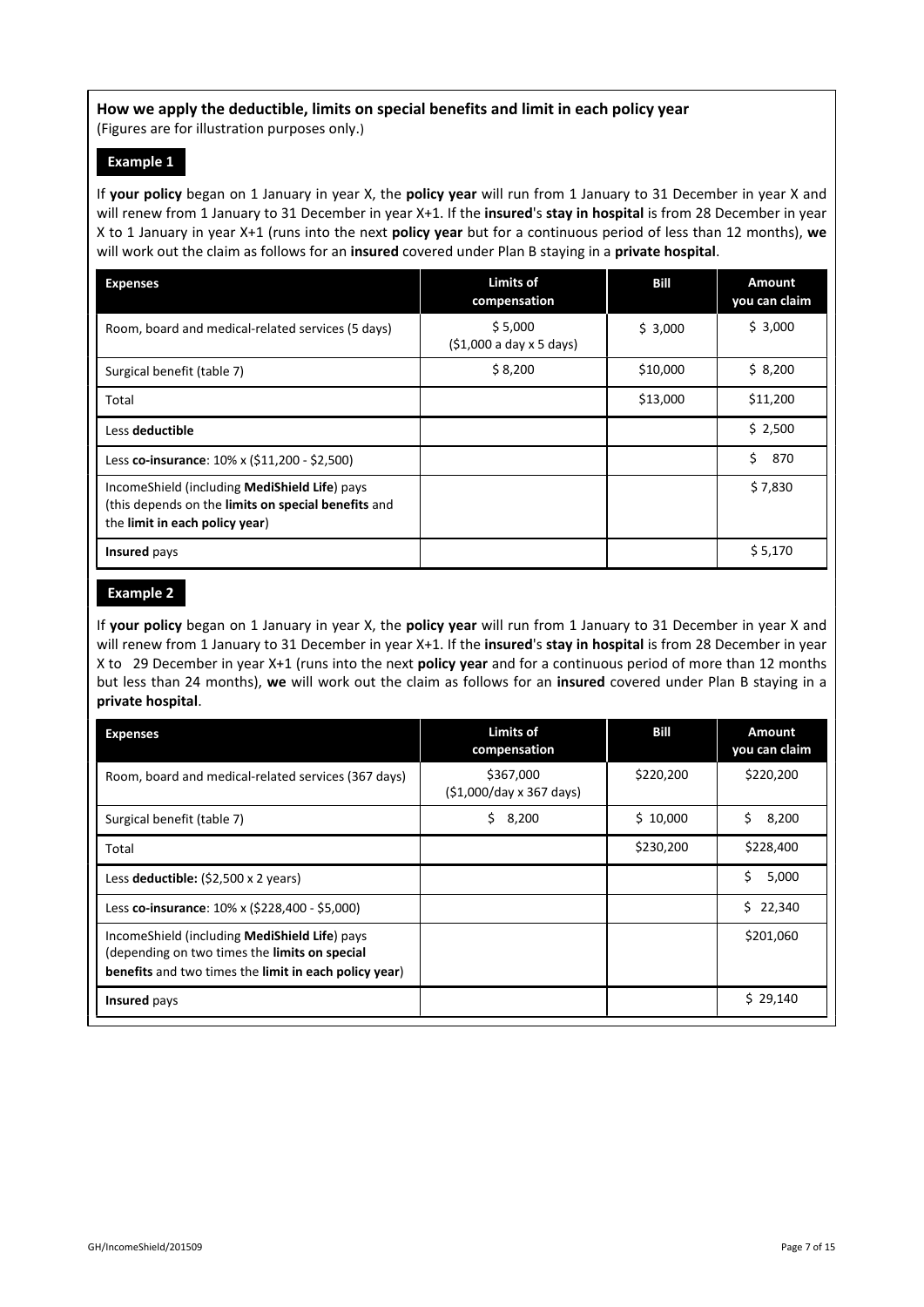# **2.4 Citizenship factor**

If the **insured** is not a Singapore citizen (in other words, the person is either a Singapore permanent resident or a foreigner), **we** will reduce the amount of each benefit **we** will pay to the percentages in the following table.

| Plan type                               | Permanent<br>resident |        | Foreigner |        |
|-----------------------------------------|-----------------------|--------|-----------|--------|
|                                         | Plan B                | Plan C | Plan B    | Plan C |
| Percentage of<br>benefit we will<br>pay | 89%                   | 57%    | 80%       | 28%    |

The **citizenship factor** applies to any claim under **your policy** unless **you** have chosen the Singapore permanent resident or foreigner **plan** and have paid the extra **premium** for the **plan**.

**You** must tell **us** about the citizenship status or any change to the citizenship status of the **insured**.

If **you** do not want **us** to apply any **citizenship factor** to **your** claim, **you** must apply to change **your plan** to the corresponding permanent resident or foreigner **plan** (if this applies).

**We** will not apply a **citizenship factor** for an **insured** who is covered under IncomeShield Plan P or Plan A.

# **3 Your responsibilities**

#### **3.1 Premium**

**Your policy certificate** or the **renewal certificate** (as the case may be) shows the **premium** which **you** have to pay to **us** to receive the **benefits**. **You** must pay the **premium** every year.

**We** give **you** 60 days' grace from the **renewal date** to pay the **premium** for **your policy**. During this **period of grace**, **your policy** will stay in force. **You** must first pay any **premium** or other amounts **you** owe **us** before **we** pay any claim under **your policy**.

If **you** still have not paid the **premium** after the **period of grace**, **your policy** will be cancelled. This cancellation will apply from the **renewal date**.

**You** are responsible for making sure that **your premium** is paid up to date.

**We** may take **your premium** from **your** Medisave account according to the **act** and **regulations**.

**You** will need to pay the **premium**, or any part of it, by cash if:

- **a** the **premium you** owe is more than the maximum withdrawal limit set by the **CPF Board**;
- **b** there are not enough funds in **your** Medisave account to pay the **premium** due; or
- **c** the **premium,** or part of it, is not taken from **your** Medisave account for any reason.

# **3.2 Refunding your premium when the policy ends**

When **your policy** ends, **we** will refund the unused part of the **premium** (based on **our** scale of refund as shown below):

- **a** to **your** Medisave account (if **your premium** was paid using deductions from **your** Medisave account); or
- **b** in cash (if **your premium** was paid in cash).

| How we use our scale of refund<br>(Figures are for illustration purposes only.)                                                                                   |                                          |  |  |  |
|-------------------------------------------------------------------------------------------------------------------------------------------------------------------|------------------------------------------|--|--|--|
| <b>Example</b>                                                                                                                                                    |                                          |  |  |  |
| <b>Policy year:</b><br>$\mathbb{R}^{\mathbb{Z}}$                                                                                                                  | 1 January to<br>31 December<br>in year X |  |  |  |
| $\ddot{\phantom{0}}$<br>IncomeShield<br>vearly <b>premium</b>                                                                                                     | \$100                                    |  |  |  |
| t.<br>\$50<br><b>MediShield Life yearly</b><br>premium (for the relevant age<br>next birthday)                                                                    |                                          |  |  |  |
| If the policy ends on 30 November in year X, the<br>number of days unused left for the policy year<br>will be 31 days.                                            |                                          |  |  |  |
| If the policy is integrated with <b>MediShield Life</b> ,<br>the refund amount will be:                                                                           |                                          |  |  |  |
| 31 days<br>$\mathsf{x}$<br>365 days                                                                                                                               | $(5100-550) = 54.25$                     |  |  |  |
| If the policy is not integrated with <b>MediShield</b><br>Life, or if the policy ends because you have<br>switched insurer or died, the refund amount will<br>be: |                                          |  |  |  |

 31 days ------------------------ 365 days  $$100 = $8.49$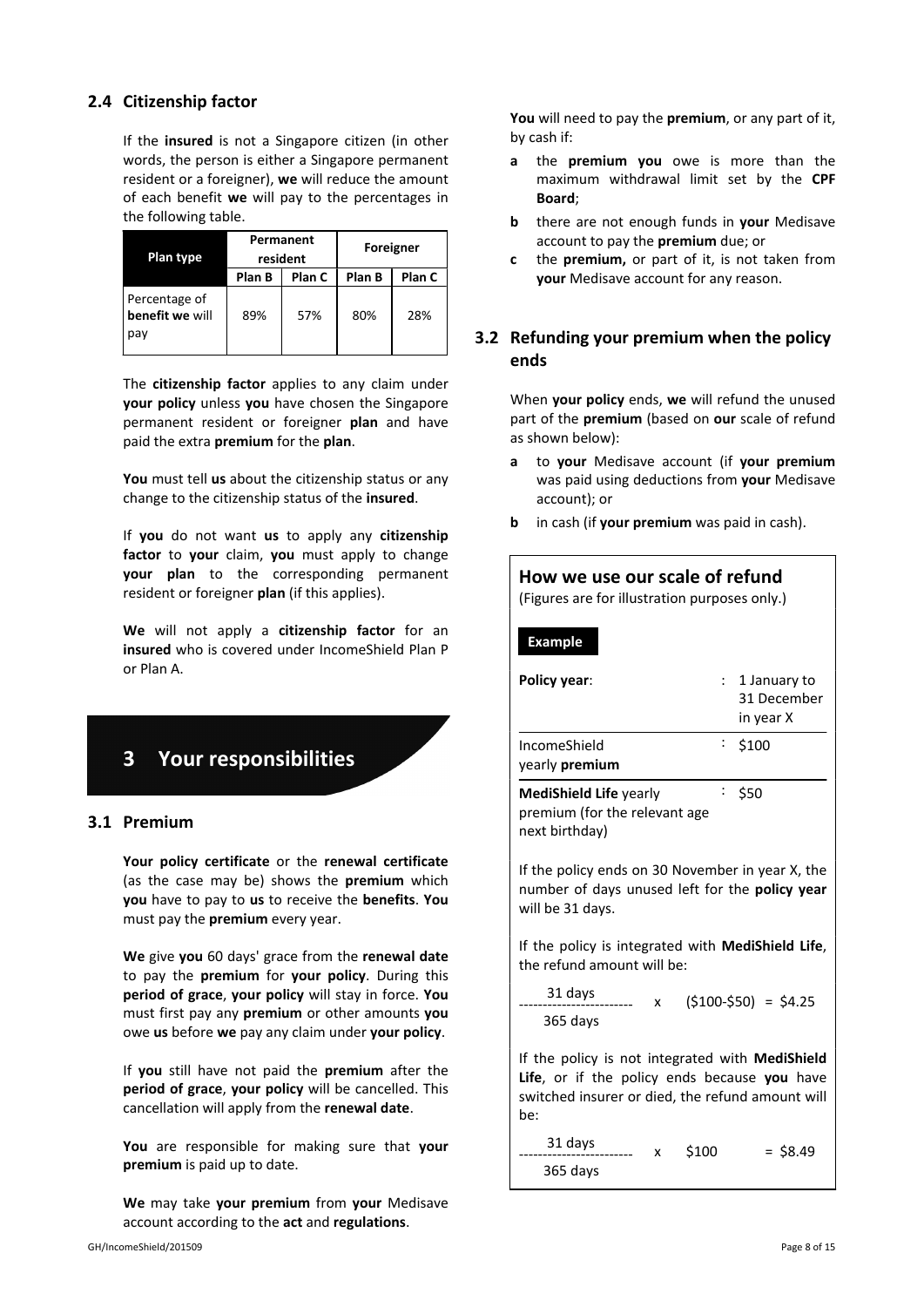If **you** had paid the **premium** partly by CPF and partly by cash, **we** will refund the **premium** as a percentage to the amount of the **premium** paid by CPF or cash.

#### **Example**

If **you** pay 70% of your **premium** from **your** Medisave account and the other 30% in cash, the refund of unused **premium** will be in the same percentage – meaning 70% returned to **your** Medisave account and 30% paid in cash to **you**.

# **3.3 Change in premium**

The **premium** that **you** pay for this policy can change from time to time. If **we** change the **premium** for **your policy**, **we** will write to **you** at **your** last known address, at least 30 days before the change is to take place, to tell **you** what **your** new **premium** is. **We** will change the **premium** for **your policy** only if the change applies to all policies within the same class.

# **4 What you need to be aware of**

#### **4.1 Other insurance**

**We** do not pay for claims if the medical expenses have been paid by other medical insurance or **you** or the **insured** have received a reimbursement from any other source.

If **you** or the **insured** have other medical insurance, including medical benefits under any employment contract, which allows **you** or them to claim a refund for medical expenses, **you** or the **insured** must first claim from these policies before making any claim under **your policy**. **Our** obligations to pay under **your policy** will only arise after **you** have fully claimed under these policies.

If **we** have paid any benefit to **you** first before a claim is made under the other medical insurance policies or employee benefits, the other medical insurers or employer will have to refund **us** their share. **You** must give **us** all information and evidence **we** need to help **us** get back any other medical insurer's share of the claim **we** have paid. For every claim, the total reimbursement **we** will make will not be more than the actual expenses paid.

### **4.2 Declaring the insured's age**

The **premium** is based on the age of the **insured** on his or her next birthday. If the age or date of birth of the **insured** is shown wrongly in the **application form**, **we** will adjust the **premium you** must pay. **We** will refund any extra **premium** paid or ask for any shortfall in **premium you** need to pay.

# **4.3 Guaranteed renewal**

**We** will renew **your policy** automatically every year. **We** guarantee to do this for life as long as:

- **a** the **premium** is paid at the current rate which applies; and
- **b** the cover for the **insured** under **your policy** has not been ended.

# **4.4 Cancelling the policy**

**You** may cancel **your policy** by giving **us** at least 30 days' notice in writing. **We** will tell **you** the date it will end.

# **4.5 Not enforcing a condition**

If **we** do not enforce any of the conditions of **your policy** at any time, it does not mean **we** cannot enforce it in the future.

# **4.6 Ending the policy**

All **benefits** will end when one of the following events happens, and **we** will not be legally responsible for any further payment under **your policy**.

- **a You** cancel **your policy** under clause 4.4.
- **b We** do not receive **your premium** after the **period of grace**.
- **c** The **insured** dies.
- **d You** fail or refuse to pay or refund any amount **you** owe **us**.
- **e** Fraud as shown in clause 4.12.
- **f** Not revealing relevant information or misrepresentation as shown in clause 4.11.
- **g** If **you** take out another Medisave-approved Integrated Shield Plan covering the **insured**.

**We** or the **CPF Board** (as the case may be) will decide on what date **your policy** will end.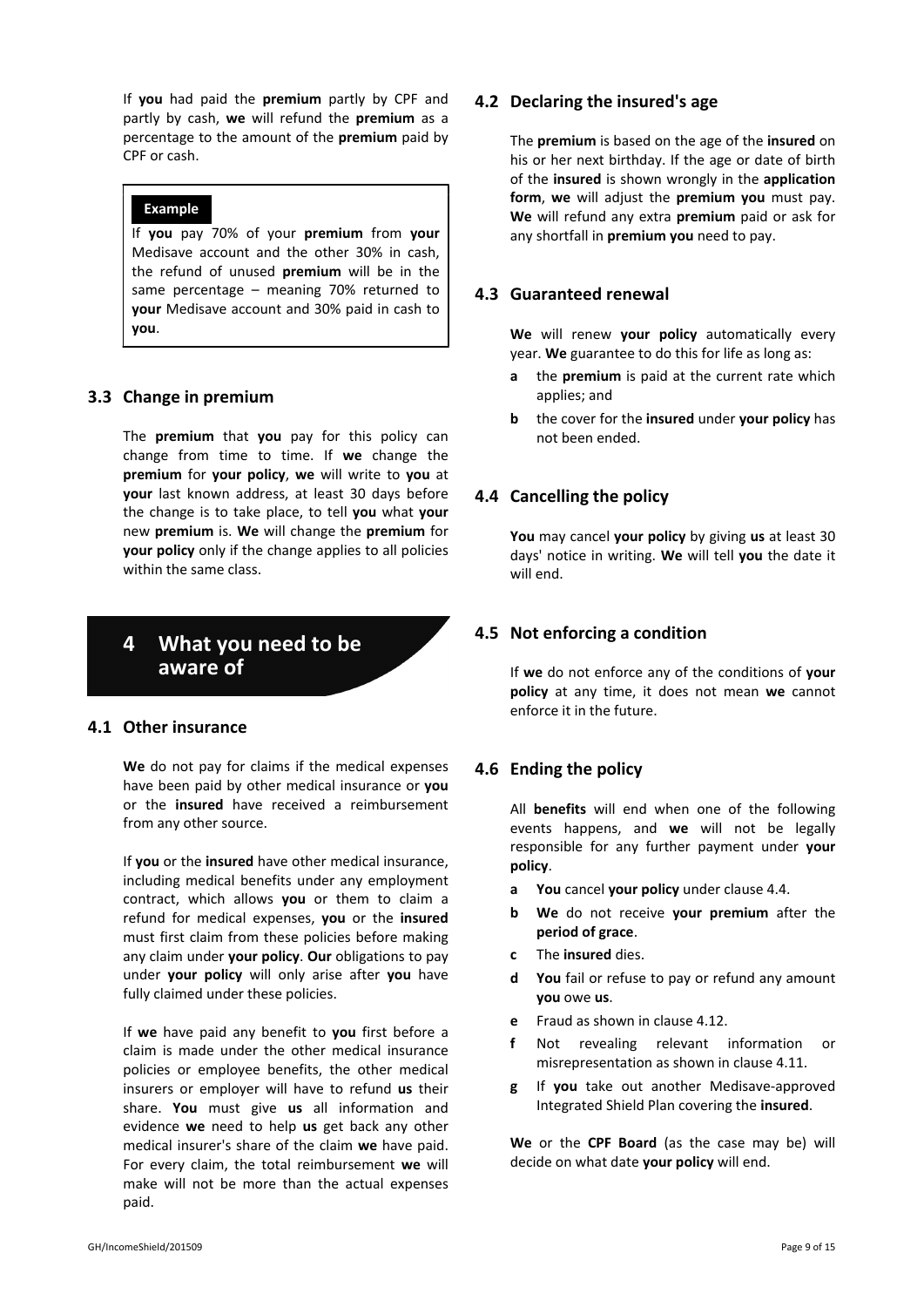When the policy ends, **you** have no further claims or rights against **us** under **your policy**.

Ending **your policy** will not affect **your** insurance cover under **MediShield Life**. **You** will continue to be insured under **MediShield Life** as long as **you** are eligible under the **act** and **regulations**.

If **you** are not the **insured**, as long as **you** have paid all the **premiums** and **your policy** is not cancelled or ended, if **you** die, it will not affect the cover of the **insured** under **your policy**.

# **4.7 Reinstating the policy**

If **your policy** is cancelled because **you** have not paid the **premiums**, **you** may apply to reinstate **your policy**.

**You** can do this if **we** agree and **you** meet all of the following conditions.

- **a You** must pay all **premiums you** owe before **we** will reinstate **your policy**.
- **b We** will not pay for any expenses which happen between the date the policy ends and the date immediately before the **reinstatement date** of **your policy**.
- **c** If there is any change in the **insured**'s medical or physical condition, **we** may add exclusions or charge an extra **premium** from the **reinstatement date**.

To avoid doubt, if **we** accept any **premium** after **your policy** has ended, it does not mean **we** will not enforce **our** rights under **your policy** or create any liability for **us** in terms of any claim. **Our** responsibility to pay will only arise after **we** have reinstated **your policy**.

# **4.8 Change of citizenship and residency status**

**You** must tell **us**, as soon as possible, when the **insured**'s citizenship or residency status changes in any way.

If the **insured** is, or becomes, a Singapore permanent resident or foreigner, **you** should switch to the corresponding **plan** for a Singapore permanent resident or foreigner (whichever applies). This will help avoid the reduction in the claims paid to **you** as a result of the **citizenship factor** (under clause 2.4).

### **4.9 Changing policy terms or conditions**

**We** may change the **premiums**, **benefits** or cover or these conditions at any time. However, **we** will write to **you** at **your** last-known address at least 30 days before doing so. **We** will apply the changes only if the changes apply to all policies within the same class.

# **4.10Changing the plan**

**You** may write and ask to change the **plan** if **we** approve. If **we** do approve **your** request, **we** will tell **you** when the change in **plan** will take place.

### **4.11Giving us all information**

**You** and the **insured** must give **us** all significant information about the **insured,** up to the **start date** of **your policy**, that may influence **our** decision whether to provide cover or to impose any terms under **your policy**.

If **you** fail to give **us** this information or misrepresent any information, **we** may:

- **a** declare **your policy** as 'void' from the **start date** or end the cover for the **insured** and **we** will not pay any **benefits**; or
- **b** add extra terms and conditions to **your policy**.

#### **4.12Fraud**

If a claim or any part of a claim is false or fraudulent, or if **you** use fraudulent methods or devices to gain any **benefit**, **we** can do any or all of the following.

- **• We** may declare **your policy** invalid and **you** will lose all **benefits** under this policy. **You** will have to repay to **us** all amounts **we** have paid out under the policy and **we** will refund all **premiums** to **you**.
- **• We** may end **your policy.**
- **• We** may refuse to renew **your policy**.
- **• We** may add extra terms and conditions. If **you** disagree with the addition of extra terms and conditions, **you** can write to **us** to cancel this policy. **You** will have to repay to **us** all amounts **we** have paid out under the policy and **we** will refund all **premiums** to **you**.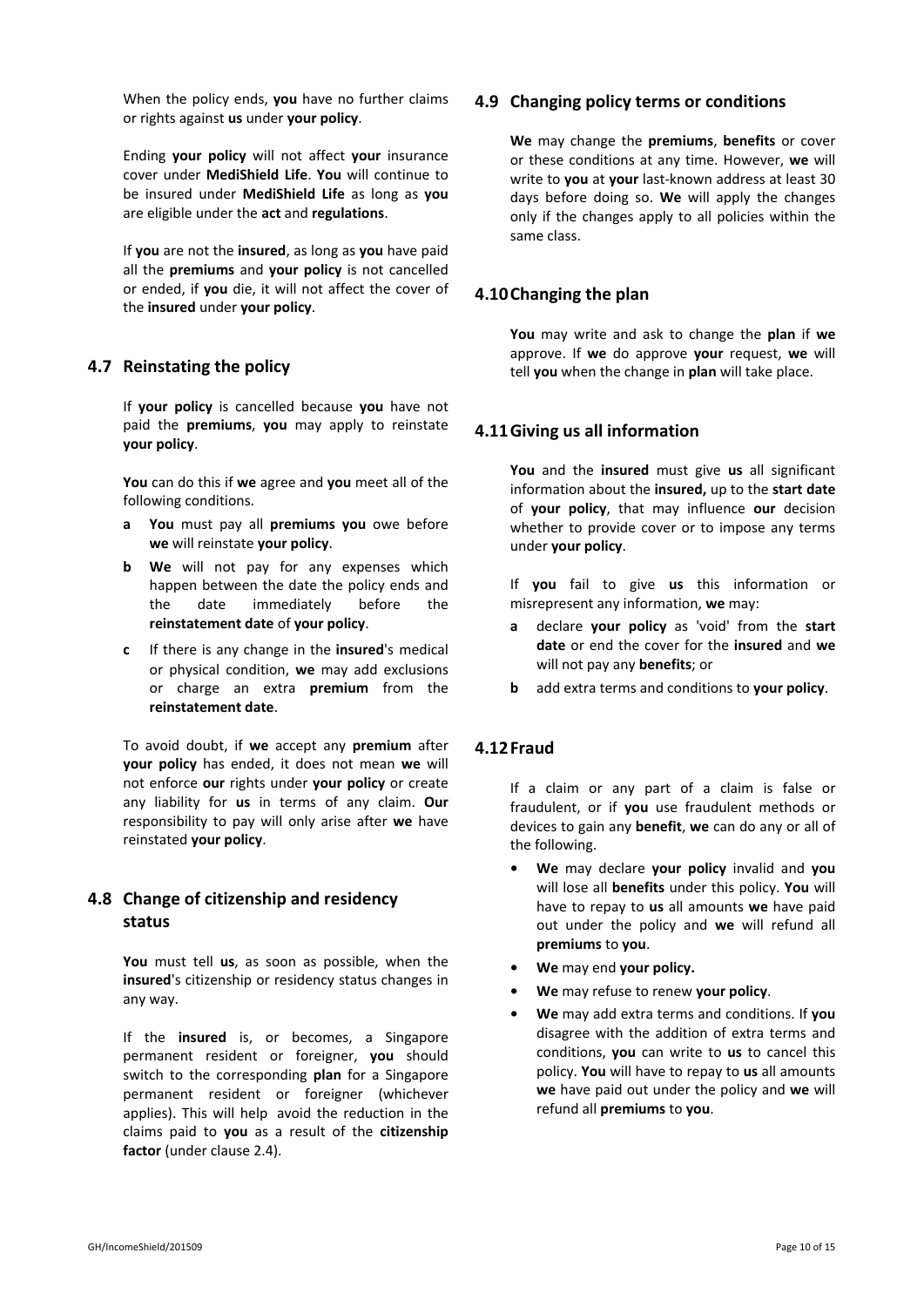#### **4.13Currency**

All **premium** and **benefits** will be paid in Singapore dollars.

### **4.14Dealing with disputes**

Any dispute or matter arising under, out of or in connection with **your policy** must be referred to the Financial Industry Disputes Resolution Centre Ltd (FIDReC) to be dealt with. (This applies if it is a dispute that can be brought before FIDReC.)

If the dispute cannot be referred to or dealt with by FIDReC, the dispute must be referred to and decided using arbitration in Singapore in line with the Arbitration Rules of the Singapore International Arbitration Centre which apply at that point of time. **We** will not be legally responsible under **your policy** unless **you** have first received an award under arbitration.

### **4.15Excluding the rights of others**

A person who is not directly involved in **your policy** will have no right, under the Contracts (Rights of Third Parties) Act (Cap 53B), to enforce any of its terms.

# **4.16Integration with MediShield Life**

The **MediShield Life** scheme is run by the **CPF Board** under the **act** and **regulations**.

**Your policy** is integrated with **MediShield Life** if the **insured** meets the eligibility conditions shown in the **act** and **regulations**.

If **your policy** is integrated with **MediShield Life** to form a Medisave-approved Integrated Shield Plan, the following will apply.

**a** The **insured** will enjoy all **benefits** under **MediShield Life** provided in the **act** and **regulations**.

- **b** If the cover for the **insured** under this policy ends, the cover for the **insured** under **MediShield Life** will continue as long as the **insured** meets the eligibility conditions shown in the **act** and **regulations**.
- **c** If the **MediShield Life** cover ends or is not renewed, this policy will continue without any integration with **MediShield Life**.

### **4.17Notice of communication**

**We** will assume any notice or communication under this policy has been given and received if sent:

- **a** personally on the day it is delivered;
- **b** by prepaid mail within seven days after the mail is sent;
- **c** by fax immediately, as long as a transmission report is produced by the machine from which the fax was sent which shows that the fax was sent to the fax number of the recipient; or
- **d** by email, SMS or other electronic means as soon as it is sent.

### **4.18Exclusions**

The following treatment items, procedures, conditions, activities and their related complications are not covered under **your policy**.

- **a** A **stay in hospital** if the **insured** was admitted to the **hospital** before the **start date**.
- **b** Any **pre-existing illness, disease or condition** from which the **insured** was suffering, unless declared in the **application form** and **we** accepted the application without any exclusions. However, **we** will exclude any **pre-existing illness, disease or condition** which is specifically excluded in **your policy**, whether a declaration was made in the **application form** or not. To avoid doubt, any **pre-existing illness, disease or condition** will be covered under **MediShield Life** according to the **act** and **regulations,** as long as the **insured** satisfies the eligibility criteria for **MediShield Life** at the time the claim is made under **your policy**.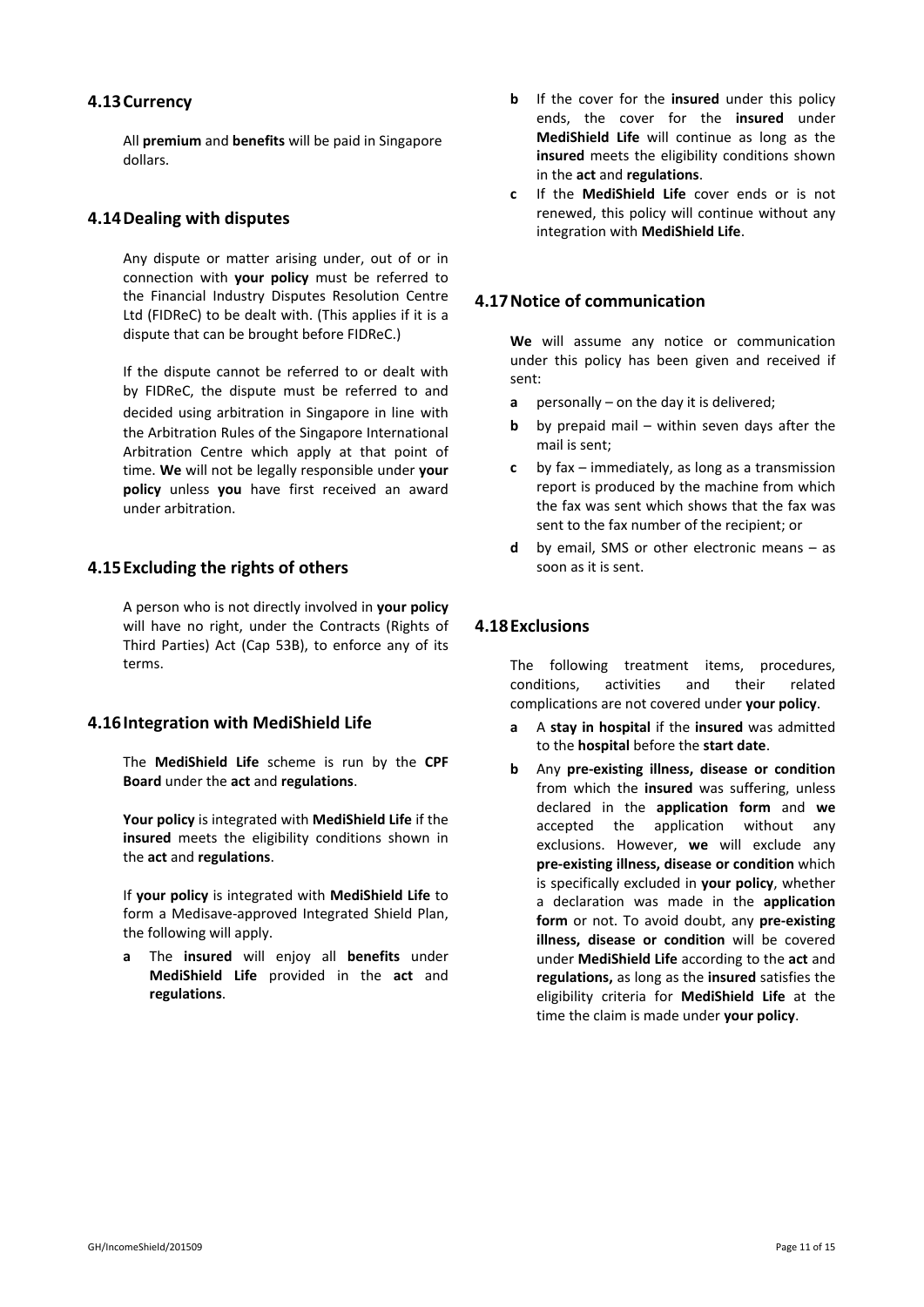- **c** Cosmetic surgery or any medical treatment claimed to generally prevent illness, promote health or improve bodily function or appearance.
- **d** General outpatient medical expenses (unless this is covered under outpatient hospital treatment, pre-hospitalisation treatment or post-hospitalisation treatment).
- **e** Treatment for birth defects, including hereditary conditions and disorders and congenital sickness or abnormalities (unless **we** do cover it under congenital abnormalities benefit).
- **f** Overseas medical treatment (unless **we** cover it under emergency overseas treatment).
- **g** Psychological disorders, personality disorders, mental conditions or behavioural disorders, including any addiction or dependence arising from these disorders such as gambling or gaming addiction (unless **we** cover it under inpatient psychiatric treatment benefit).
- **h** Pregnancy, childbirth, miscarriage, abortion or termination of pregnancy, or any form of related **stay in hospital** or treatment (unless **we** cover this under pregnancy complications benefit).
- **i** Infertility, sub-fertility, assisted conception, erectile dysfunction, impotence or any contraceptive treatment.
- **j** Treatment of sexually-transmitted diseases.
- **k** Acquired immunodeficiency syndrome (AIDS), AIDS-related complex or infection by human immunodeficiency virus (HIV) (except **HIV due to blood transfusion** and **occupationally acquired HIV**).
- **l** Treatment for self-inflicted injuries or injuries or illnesses resulting from attempted suicide, whether the **insured** is sane or insane.
- **m** Drug or alcohol misuse.
- **n** Expenses of getting an organ or body part for a transplant from a living donor for the **insured** and all expenses the living donor has to pay.
- **o** Dental treatment (unless this is covered under **accident inpatient dental treatment**).
- **p** Transport-related services including ambulance fees, emergency evacuation, sending home a body or ashes.
- **q** Sex-change operations.
- **r** Buying or renting special braces, appliances, equipment, machines and other devices, such as wheelchairs, walking or home aids, dialysis machines, iron lungs, oxygen machines and any other hospital-type equipment to use at home or as an outpatient.
- **s** Optional items which are outside the scope of treatment, prosthesis and corrective devices, and medical appliances which are not needed surgically (unless this is covered under prosthesis benefit).
- **t** Experimental or pioneering medical or surgical techniques and medical devices not approved by the Institutional Review Board and the Centre of Medical Device Regulation and medical trials for medicinal products whether or not these trials have a clinical trial certificate issued by the Health Sciences Authority of Singapore.
- **u** Private nursing charges and nursing home services.
- **v** Vaccinations.
- **w** Treatment of injuries arising from being directly involved in civil commotion, riot or strike.
- **x** The consequences arising, whether directly or indirectly, from nuclear fallout, radioactivity, any nuclear fuel, material or waste, war and related risks.
- **y** Rest cures, hospice care, home or outpatient nursing or palliative care, convalescent care in convalescent or nursing homes, sanatoriums or similar establishments, outpatient rehabilitation services such as counselling and physical rehabilitation.
- **z** Alternative or complementary treatments, including traditional Chinese medicine (TCM) or a stay in any health-care establishment for social or non-medical reasons.

# **5 Definitions**

**Accident** means an unexpected incident that results in an injury. The injury must be caused entirely by being hit by an external object that produces a bruise or wound; except for injury caused specifically by drowning, food poisoning, choking on food, or suffocation by smoke, fumes, or gas.

**Accident inpatient dental treatment** means inpatient treatment to remove, restore or replace sound natural teeth which have been lost or damaged in an **accident**. The treatment must be performed within 14 days of the **accident**. **We** do not cover pre-hospitalisation treatment which is given before and post-hospitalisation treatment which is given after **accident inpatient dental treatment**.

**Act** means the Central Provident Fund Act (Cap. 36) and the MediShield Life Scheme Act (Act No. 4 of 2015), as amended, extended or re-enacted from time to time.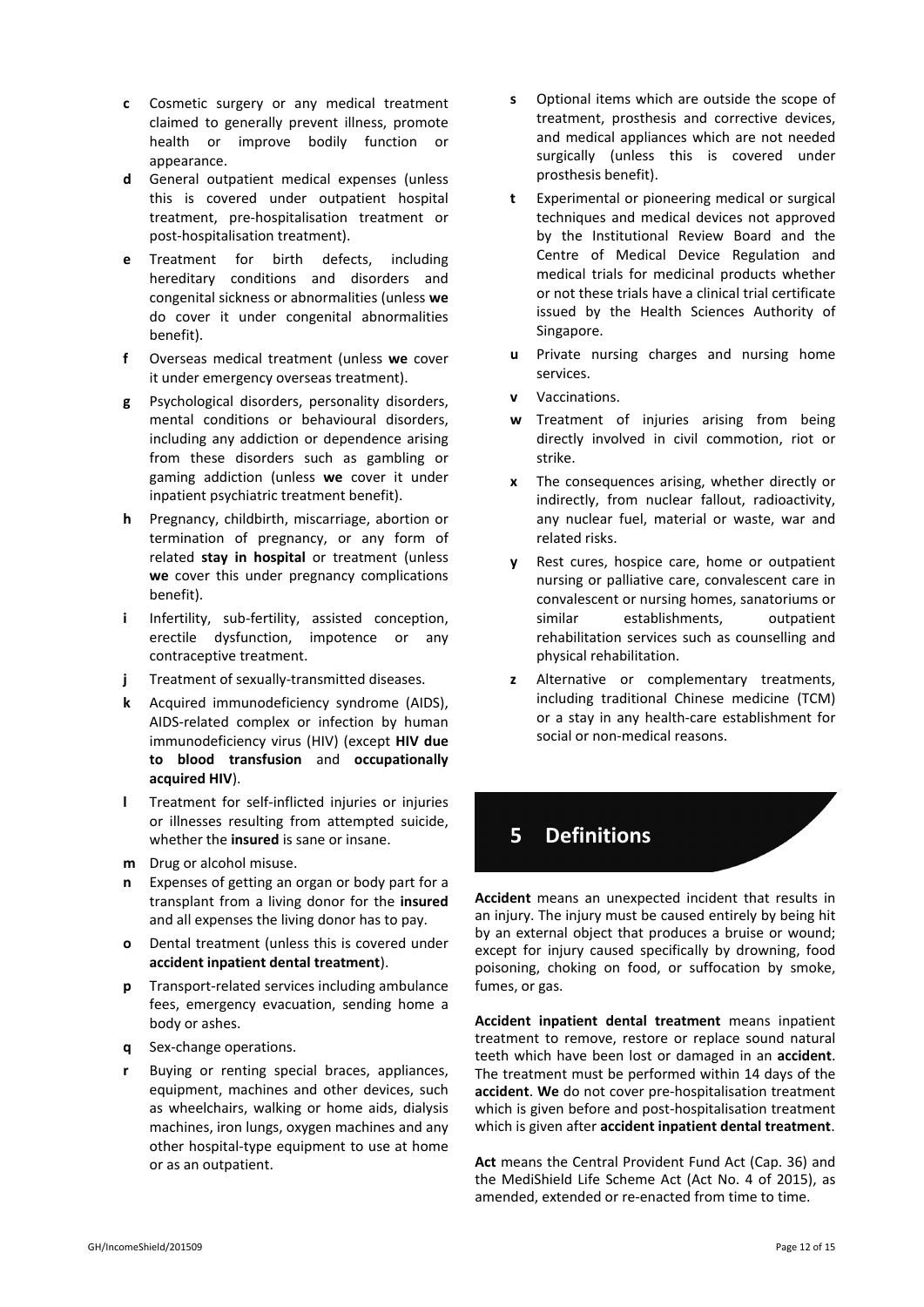**Application form** means the application to cover the **insured** under this policy **you** make to **us**.

**Benefits** means the benefits set out in the **schedule of benefits** and **your policy**.

**Citizenship factor** means the percentage given in clause 2.4 of these conditions. The citizenship factor does not apply to the prosthesis benefit.

**Co-insurance** means the amount that **you** need to pay after the **deductible**. The **co-insurance** percentages for the **benefits** are shown in the **schedule of benefits**. **Co-insurance** applies to all claims made under **your policy** except for final expenses benefit.

**Community hospital** means any approved community hospital under the **act** and **regulations** that provides an intermediate level of care for individuals who have simple illnesses which do not need **specialist** medical treatment and nursing care.

**CPF Board** means the Central Provident Fund Board of Singapore.

**Deductible** means the part of the **benefit you** are claiming that the **insured** must pay before **we** will pay any benefit. The **deductible** is shown in the **schedule of benefits**. The **deductible** does not apply to claims for outpatient hospital treatment and prosthesis benefit covered by **your policy**.

**Eligible valid pass** means a valid pass with a foreign identification number (FIN) recognised by the Immigration and Checkpoints Authority of Singapore (ICA).

**Emergency** means a serious injury or the start of a serious condition which needs immediate surgery or medical treatment in a **hospital** to prevent death or serious damage to the **insured**'s health.

**Expiry date** means the date the insurance cover under **your policy** ends and is shown in the **policy certificate** or **renewal certificate** (as the case may be).

**HIV due to blood transfusion** means infection with the human immunodeficiency virus (HIV) as a result of a blood transfusion as long as all of the following conditions are met.

- **•** The blood transfusion is **necessary medical treatment**.
- **•** The blood transfusion was received in Singapore on or after the **start date** or last **reinstatement date** (if any), whichever is later.
- **•** The source of infection is from the **hospital** that gave the blood transfusion.
- The cause of HIV is the blood provided by the **hospital** that gave the blood transfusion.
- **•** The **insured** does not suffer from thalassaemia major or haemophilia.

**We** do not cover HIV infection resulting from any other means, including sexual activity and using intravenous drugs.

#### **Hospital** means:

- **•** a **restructured hospital**;
- **•** a **private hospital**;
- **•** a **community hospital**; or
- **•** any other hospital **we** accept.

**Insured** means the person named as the insured in the **policy certificate** or **renewal certificate** (as the case may be).

**Intensive care unit (ICU)** means the intensive care unit of a **hospital**.

**Limit in each lifetime** means the maximum amount (if any) shown in the **schedule of benefits** which **we** will pay under **your policy** during the lifetime of the **insured**.

**Limit in each policy year** means the maximum amount set out in the **schedule of benefits** which **we** will pay under **your policy** for the relevant **policy year**.

**Limits of compensation** means the limits of compensation set out in the **schedule of benefits** and is the most **we** will pay in **benefits**.

**Limits on special benefits** means the limits on **benefits we** will pay as set out in the **schedule of benefits** and is the most **we** will pay in **benefits**.

**MOH** means the Ministry of Health, Singapore.

**MediShield Life** means the basic tier of insurance protection scheme run by the **CPF Board** and governed by the **act** and **regulations**.

**Necessary medical treatment** means treatment which, in the professional opinion of a **registered medical practitioner** or a **specialist** in the relevant field of medicine, is appropriate and consistent with the symptoms, findings, diagnosis and other relevant clinical circumstances of the illness or injury and reduces the negative effect of the illness or injury on the **insured**'s health. The treatment must be provided in line with generally accepted medical practice in Singapore.

**Occupationally acquired HIV** means infection with the human immunodeficiency virus (HIV) which resulted from an incident which happened on or after the **start date** or the last **reinstatement date** (if any), whichever is later, while the **insured** was carrying out their job. However, **you** must give **us** satisfactory proof of all of the following.

**• You** must report the incident giving rise to the HIV infection to **us** within 30 days of the incident.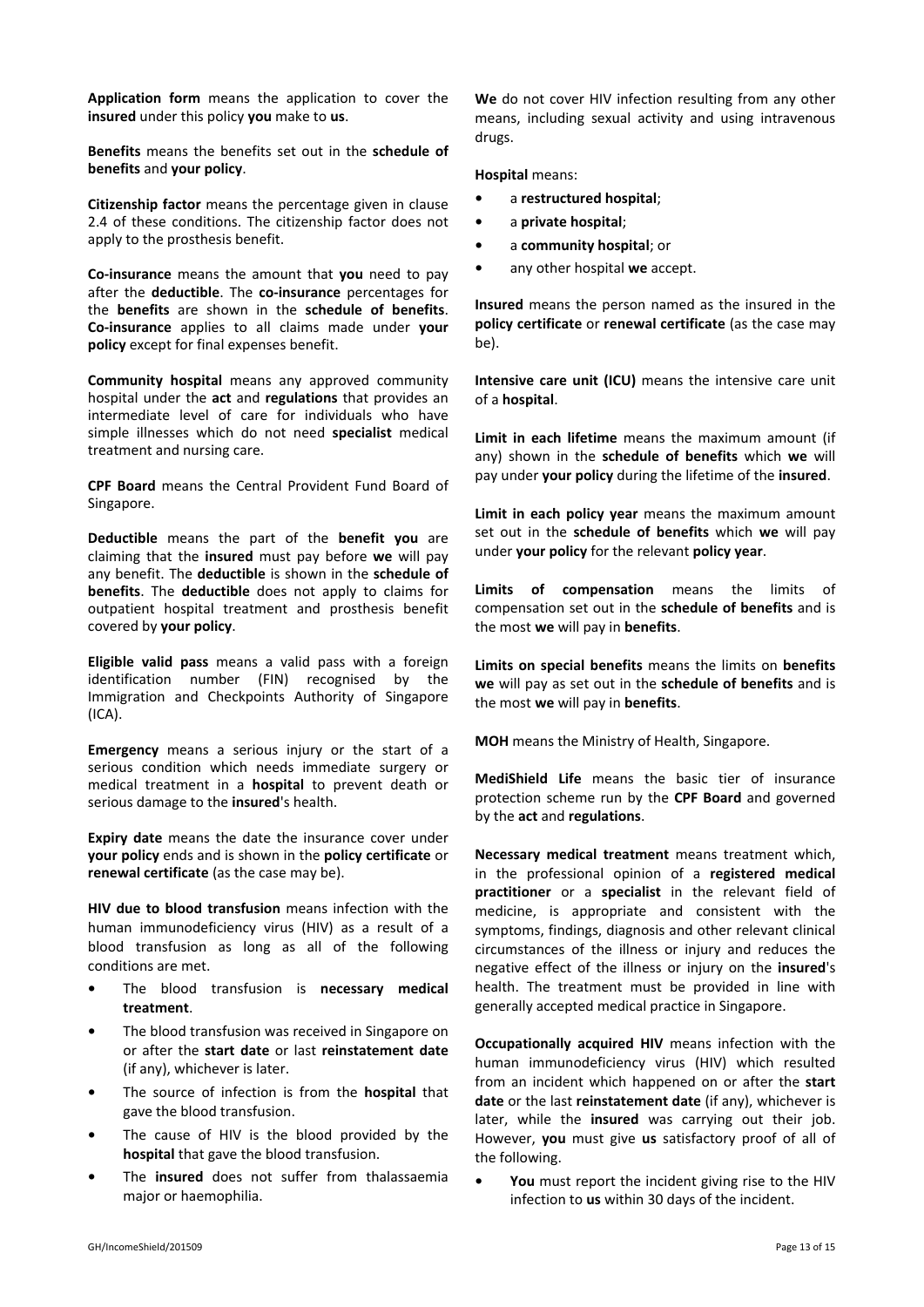- **• We** need proof that the incident was the cause of the HIV infection.
- **• We** also need proof that the **insured** has changed from HIV negative to HIV positive during the 180 days after the reported incident. This proof must include a negative HIV antibody test carried out within five days of the incident.
- **•** The incident happened while the **insured** was carrying out their normal professional duties in Singapore as a medical practitioner, houseman, medical student, state registered nurse, medical laboratory technician, dentist, dental surgeon, dental nurse or paramedical worker working in a **hospital** or in a licensed medical centre or clinic in Singapore.

**We** will not cover HIV infection resulting from any other means, including sexual activity and using intravenous drugs.

**Period of grace** means the period shown in clause 3.1.

**Plan** means the type of plan that **you** have chosen under **your policy** and which is shown in the **policy certificate** or the **renewal certificate** (as the case may be).

**Policy certificate** means the policy certificate which **we** issue to **you**.

**Policy year** means one year starting from:

- **•** the **start date**; or
- **•** if **your policy** is renewed, the **renewal date**.

**Pre-existing illness, disease or condition** means any illness, disease or condition:

- **•** for which the **insured** asked for or received treatment, medication, advice or diagnosis (or which they ought to have asked for or received) before the **start date** or the last **reinstatement date** (if any), whichever is later;
- **•** which was known to exist before the **start date** or the last **reinstatement date** (if any), whichever is later, whether or not the **insured** asked for treatment, medication, advice or diagnosis; or
- **•** the conditions or symptoms of which existed before the **start date** or the last **reinstatement date** (if any), whichever is later, and would have led a reasonable and sensible person to get medical advice or treatment.

**Premium** means the premium as shown in clause 3.1.

**Private hospital** means any licensed private hospital in Singapore that is not a **restructured hospital**.

**Private medical institution** means any licensed private clinic or medical centre in Singapore.

**Prosthesis** means an artificial device extension that replaces any limb or eye of the **insured**.

**Reasonable expenses** means expenses paid for medical services or treatment which are appropriate and consistent with the diagnosis and according to accepted medical standards, and which could not have reasonably been avoided without negatively affecting the **insured**'s medical condition. These expenses must not be more than the general level of charges made by other medical service suppliers of similar standing in Singapore for the services and supplies.

**Registered medical practitioner** means a doctor qualified in western medicine who is licensed and authorised in the geographical area they are practising in to provide medical or surgical services. This cannot be **you**, the **insured** or **your** or the **insured**'s parent, brother or sister, husband or wife, child or relative.

**Regulations** mean any subsidiary legislation made under the **Act** and, as amended, extended or re-enacted from time to time.

**Reinstatement date** means the date when **we** approve **your** application for reinstatement or when **we** receive the reinstatement **premium**, whichever is later.

**Renewal certificate** means (in cases where **your policy** is renewed) the renewal certificate issued for **your policy**.

**Renewal date** means the **start date** of the relevant renewed **policy year** covered by **your policy** and shown in the **renewal certificate**.

**Restructured hospital** means a **hospital** in Singapore that:

- **•** is run as a private company owned by the Singapore Government;
- **•** is governed by broad policy guidance from the Singapore Government through **MOH**; and
- **•** receives a yearly government subsidy to provide subsidised medical services to its patients.

**Schedule of benefits** means the schedule of benefits attached to these conditions (or any revised schedule of benefits which **we** may issue in an endorsement to **your policy**, or when renewing **your policy**).

**Short-stay ward** means a ward in the emergency department of a **hospital** for patients who need a short period of inpatient monitoring and treatment.